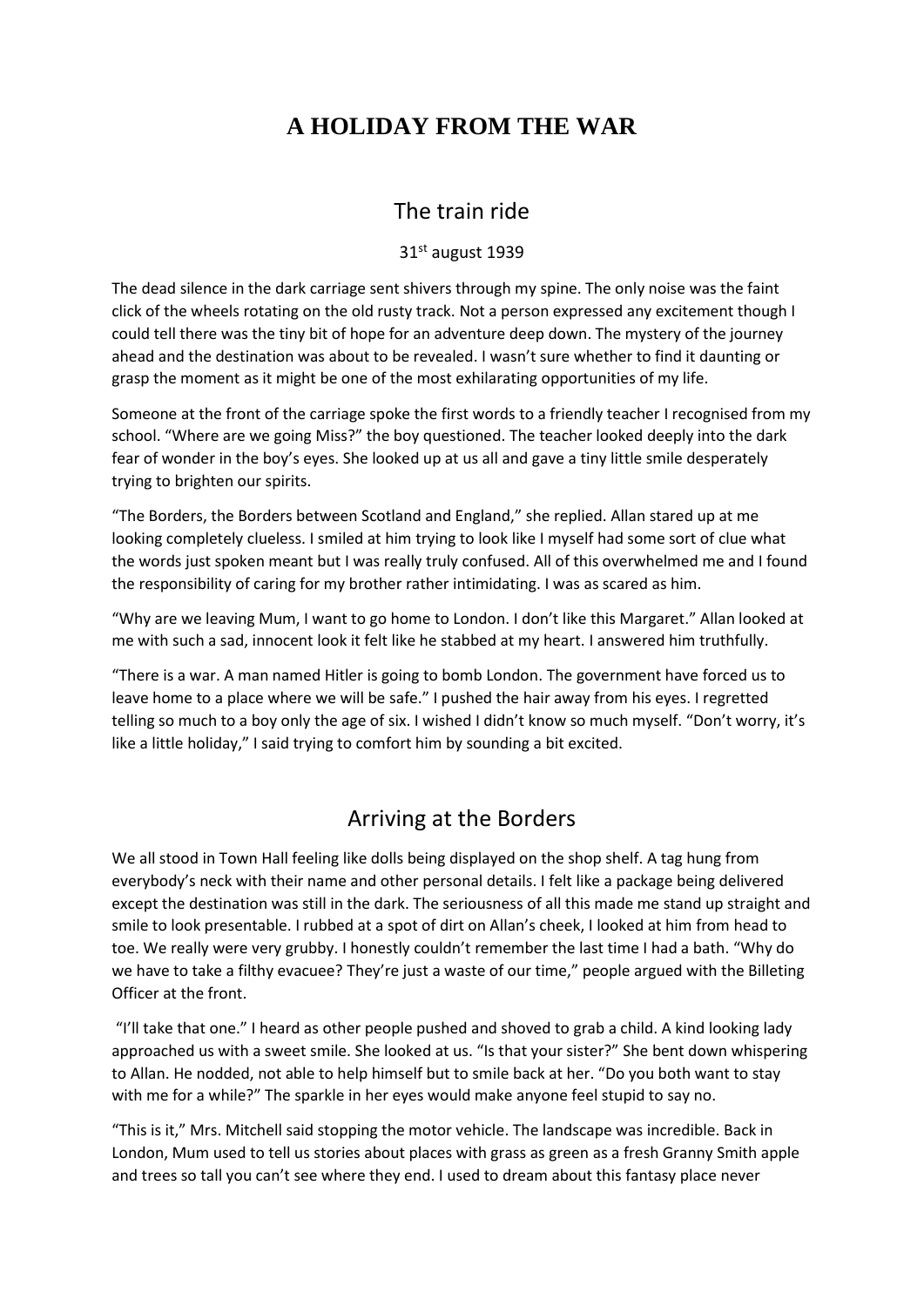thinking I would ever end up here. The air smelt fresh and I was finally away from dirty London and our cramped apartment. Allan was obviously thinking the same because he stood there with his mouth wide open and his eyes so big I thought they were going to pop. As we started following Mrs. Mitchell towards what must have been her house two girls started running at us. "Girls this is Margaret and Allan, they are going to stay with us until the war is over. I want you to make sure they are comfortable until their mother comes and gets them," Mrs. Mitchell introduced us revealing her sweet smile at us again.

"Hi, I'm Annie and this is my younger sister Betty," a girl about my age stood there grinning from ear to ear. Her hair was tied back very neatly and her clothes were pristine. She was so perfect she looked like a picture. Standing next to her stood a girl looking exactly the same except a little smaller and her smile seemed even bigger if possible.

"This farm is incredible," I said sounding like it was the most amazing thing I had ever seen.

"Thanks, it's been in our family for generations. We are true farmers. I have only ever lived here," Annie said in a very proud sounding tone.

"And I was born here," little Betty told us all like it was her prized possession. They all rolled their eyes, it obviously wasn't a new statement.

"I guess you children are exhausted after the long trip. Why don't you go inside and wash up and the girls can help me sort out tea," Mrs. Mitchell said leading us into the big beautiful house. The house was very grand. We walked down the hall into a room covered from top to bottom in incredibly fancy tiles; I had never seen such a fancy bathroom in my life. I never knew it was possible to have such a fancy bathroom.

"What happened to your hair?" Betty asked in a very disgusted tone running her fingers up and down my hair.

"Betty!" Annie shouted at her. "That's really rude, you don't say that." I looked at my hair in the mirror. It wasn't anything like theirs. Theirs was thin and straight and mine was all tangled in a massive clump. I must have appeared as a filthy, grotty little girl that never had a bath to them. I felt really embarrassed. Annie saw the distressed look on my face. "If you wash it I can brush and braid it for you if you like?" she kindly offered. I didn't understand what she meant but I knew she meant well so I just nodded and gave her a small smile. The bathroom smelt of the wonderful rich lavender fragrance. As it filled my lungs it warmed my insides.

"Well I'll leave you some privacy. There is a towel there when you are done and Annie might have some of her old clothes that might fit you," Mrs. Mitchell said leaving the room. "Come on girls, Betty you can show Allan your room until Margaret is done if you like."

That night as my head hit the soft, fluffy pillow my brain raced with different thoughts and emotions. I had a fantastic night. Mrs. Mitchell had given us so much to eat I felt like if I had eaten another mouthful I would have exploded. Tea was absolutely delicious though; it was something Mum had never cooked. I felt so guilty for eating so much but I couldn't help myself. After the massive meal we all sat around the fire telling funny stories and laughing until our tummies ached. The fear and dread once in me earlier had gone and we all got on together like a house on fire. I had forgotten all the worry about Mum.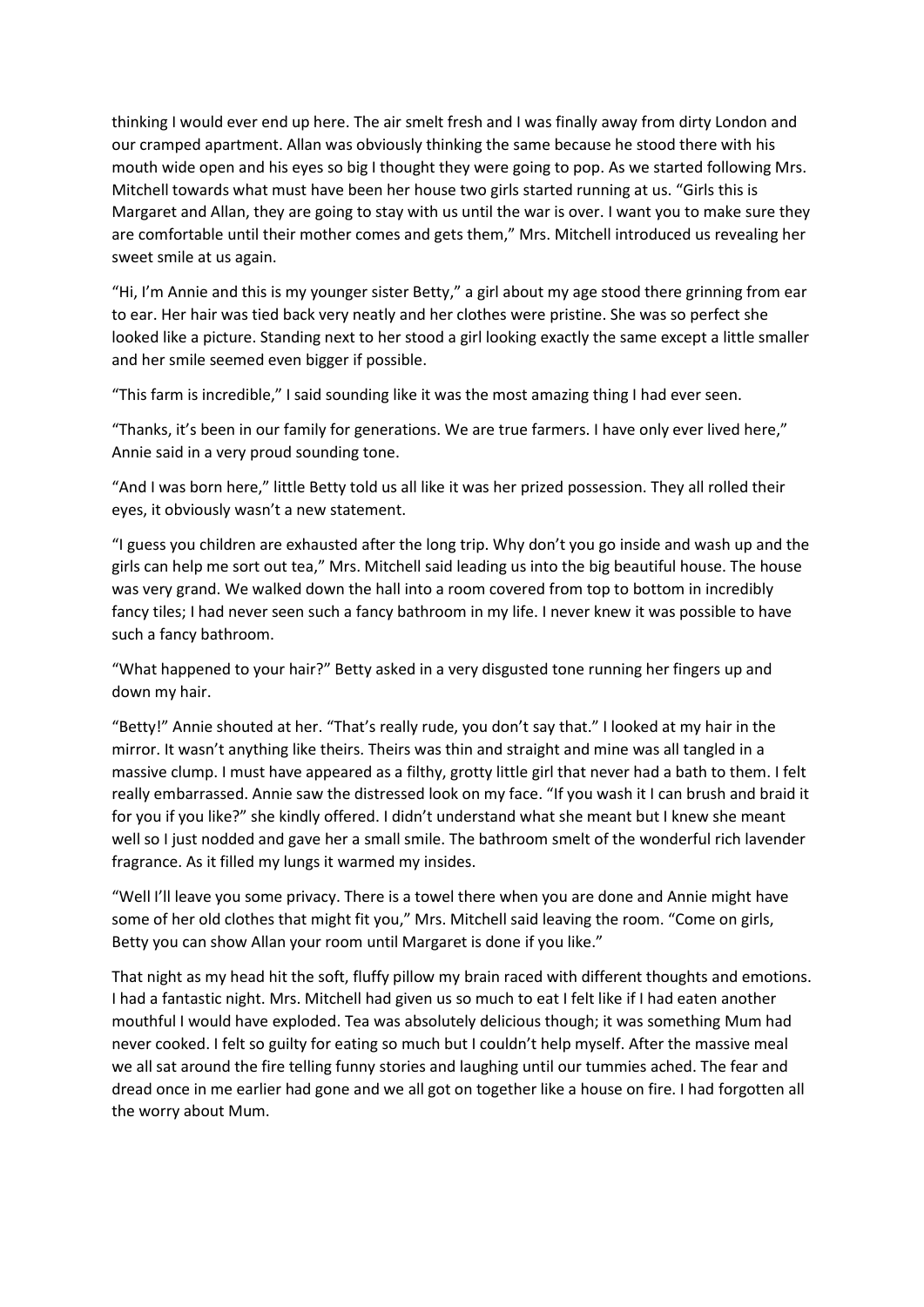## A New Lifestyle

Weeks passed and the weeks turned into months. Every day I spent on the Mitchell's farm brought a new and adventurous but exciting experience. In the beginning Annie and Betty taught Allan and me all the ways they helped out on the farm. We loved getting to try out the farm life experience. We learnt about all the care and effort you put into all the different animals. I had never realised how much work a farm comes with. Mr. Mitchell took Allan for a ride in his tractor and he didn't shut up about it for ages, he thought it was the most terrific thing. Annie and Betty are so lucky to live on such an extraordinary farm. While Betty and Allan got up to all sorts of mischief together, Annie taught me things like knitting, though I was never as good as her.

That September we all started school and I had gotten used to Allan being there too. When I first started I hadn't known anyone but after some time I could say that I had made good friends. My teacher was really funny and made school very exciting and enjoyable. We learnt about interesting things and every minute of school was a fantastic new learning opportunity which I tried to grasp.

At the weekends we did different chores around the farm helping out with the animals; collecting eggs from the chickens, milking the cows and feeding the sheep. We helped Mrs. Mitchell with her magnificent vegetable patch; she had potatoes so big you had to hold them with two hands, so many carrots there were enough to feed us and all the rabbits and turnips the size of footballs. The four of us went off exploring the beautiful fields and picking the fresh wild berries. The fields had a magical feel to them and I loved nothing more than wandering through them with not a care in the world.

At night we sat around the fire playing games and telling jokes in the beautiful grand living room hidden from the bitter cold outside. It felt like we were a big family, you could never tell the Government was paying the Mitchell's to look after us. As we sat there I couldn't imagine what Mum might be doing. I desperately wished she could be here with us.

Allan had a different story to tell. Although he loved playing with Betty at home and the care from Mrs. Mitchell, he hated having to go to school. He grumped in the mornings and whinged that Mum wouldn't have forced him to go to school like we did. When he arrived at school he lost the security he felt at the farm and he was all alone. He didn't fit in with the other kids and spent his time being lonely, and not feeling the security he had the right to. I knew he was miserable at school and felt hopeless not being able to do anything. He didn't cry at first but after a few weeks he started crying for Mum every night. Listening to him cry made me feel terrible and like I should be miserable too. Every night I comforted him and told him that any day soon Mum would come and get us but I knew for certain that wasn't true.

Most days I still asked Mr and Mrs. Mitchell if they had heard any news about bombs in London and luckily, every time I got the same answer, "Don't worry about it Maggie. You know that if there are any bombs we will tell you. Your Mum is safe; you shouldn't worry so much." I felt guilty that I was enjoying myself so much. I felt like it wasn't fair that I was there having the time of my life and at home in London people were fearing for their lives. It was impossible not to have the time of your life being on the farm with the Mitchells as it was such a marvellous place with such kind, generous people.

As the weather got colder we spent more time indoors reading, playing board games and Mrs. Mitchell started to teach both Allan and me how to play the piano. Despite the war there was great excitement in the lead up to Christmas. We went in the tractor to the forest at the edge of the farm and Mr. Mitchell cut down the biggest Christmas tree I had ever seen. We took it back to the farm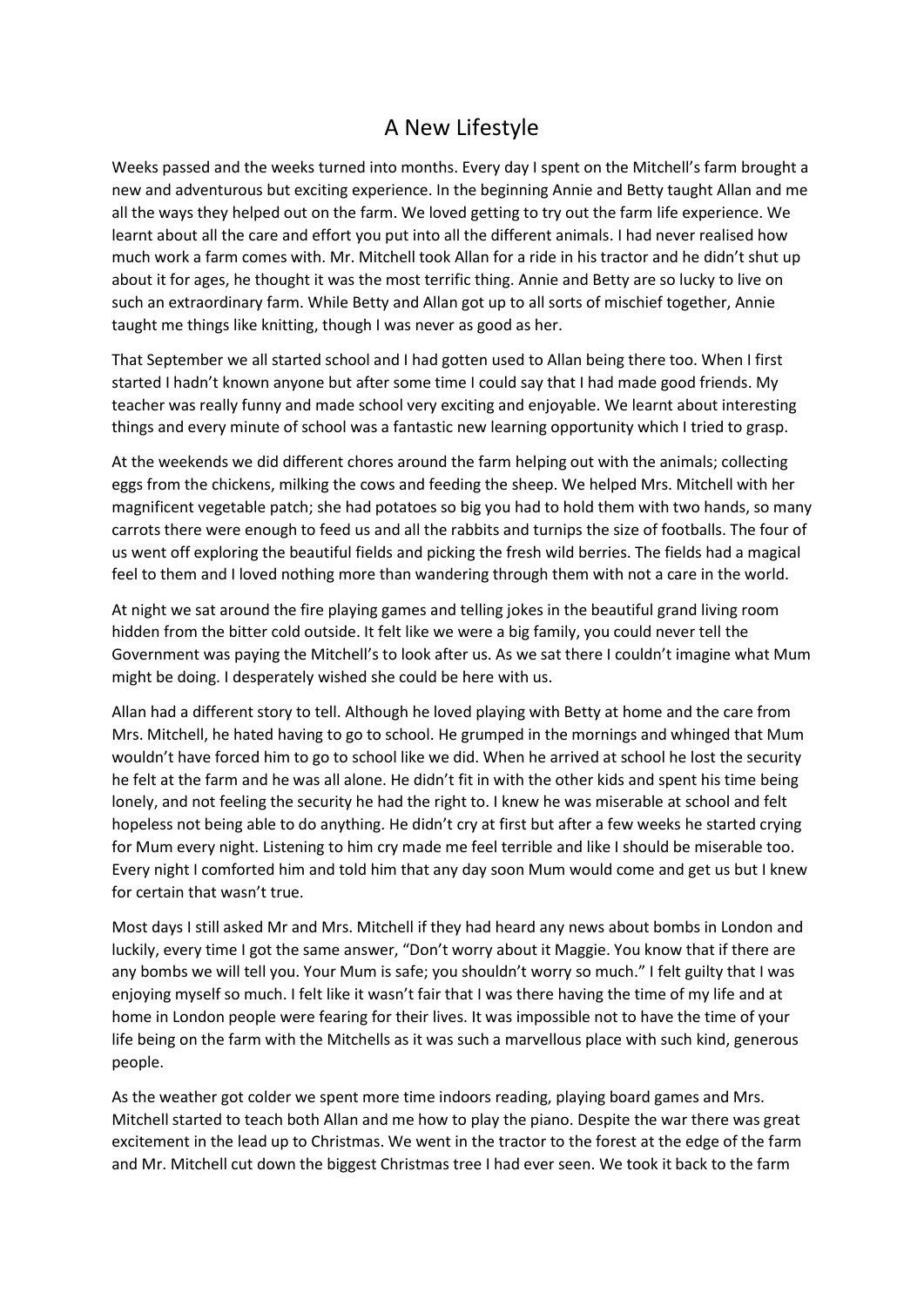house and we all helped decorate it. Looking at it that night with the lights twinkling I knew it was going to be a very magical Christmas. There were many gatherings leading up to Christmas with the local farmers and farm workers taking the opportunity to enjoy the Mitchell's hospitality. Most nights we sang Christmas carols around the fire and at times I forgot that this life was temporary.

The winter was long and we were told it had been a long time since there had been so much snow. We all loved spending time in the snow, we never got that in London. Everyone was on the lookout for spring. Gradually the days got longer, the temperature got warmer and there was a smell of spring in the air. Looking back this was my favourite time of year at the farm; daffodils lined the country roads, there were lambs leaping around in the lush green fields, there were calves needing to be bottle fed and there was a sense of happiness all around. Apart from the strict rations you wouldn't have known there was a horrible war going on outside of the Mitchells farm.

Months passed and everything was still as fun and exciting as before. School finished and the school holidays began. The school holidays meant even more fun times and adventures. Not once did I get bored of living on the farm and the holidays meant I got to spend even more time roaming the fields and helping Mrs. Mitchell with daily chores, which I loved. Allan eventually grew to like school and made friends. He stopped crying at nights but I could tell he still really missed Mum. During the holidays he spent a lot of time with Mr. Mitchell out in the fields and around the farm yards. He also made friends with the boys in the farm workers cottages. I couldn't bring myself to think that my life would return to how it was in London, it was just perfect where we were.

#### An Unexpected Visitor

It was a warm, sunny afternoon and Annie and I had gone for a wonder into the fields to find wild berries. I was completely unaware of the events to occur. We were heading back to the house having gorged ourselves on juicy, fresh strawberries; Scottish strawberries really are delicious. We walked through the house into the living room. I stopped suddenly. I rubbed my eyes to see if I was imagining things. "Mum," a tiny squeak came out of my mouth. In the corner of the room sat Mum on Mrs. Mitchell's antique chair. Allan sat on her lap, his arms tightly clasped around her neck. She gently prized Allan off her as she stood to her feet.

I stood in Mum's arms for what seemed like ages. The tight grasp of her arms was so comforting. Having her there, knowing she was there brought tears to my eyes. It was such a moment of joy and I didn't want her to ever let go. Her lips met my forehead. "Oh my baby girl," she cried still holding me tightly. I pulled away to look at her face.

"What are you doing here?" I asked finally finding my voice again.

"As you probably know there hasn't been any bombs," she paused as if to think how to tell me it.

"Yeah," I answered slowly nodding for her to go on.

"I have come to take you home. We will be safe there. We will look after each other." She smiled at me, her eyes twinkling just like Mrs. Mitchells. "I have missed you my gorgeous," Mum whispered in my ear.

Thoughts rapidly raced in my mind. Did I really want to leave the farm and go back to my old life in London? I knew I had to go back, but now? I couldn't think. I looked at Mum, her face looked exhausted and though she looked happy to see me you could tell she was tired and sad. Allan in the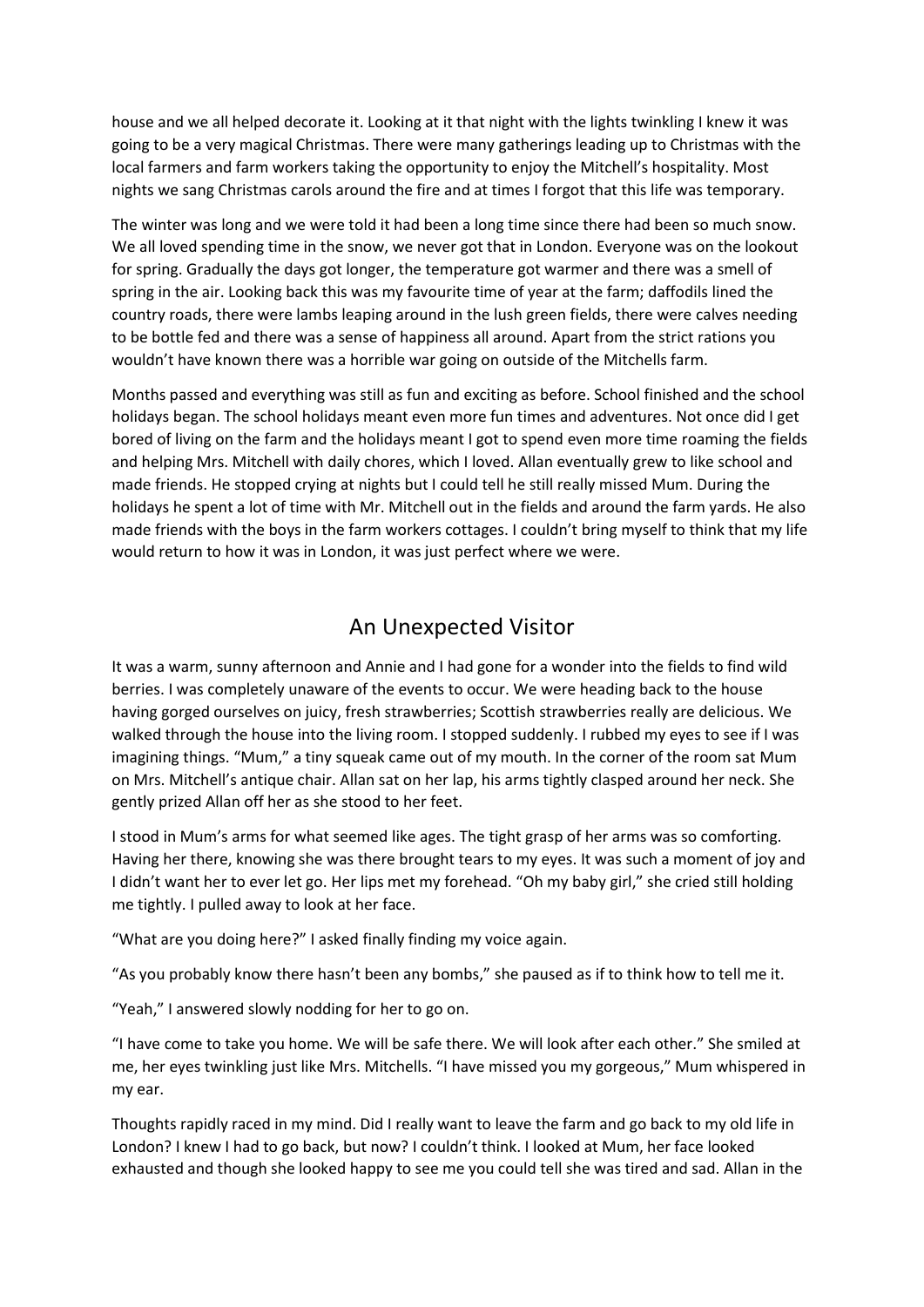corner looked so happy and peaceful that he finally had his Mum back, but Mum being there only confused me.

"Mum, you have to listen to me."

"What is it?" Mum didn't sound anything but concerned and her face looked ready to listen.

"I....I..." I stuttered looking down at the ground. "I can't go. I can't go back to London, not now. Please. Please let me stay," I begged feeling sick with guilt. Mum's face went completely blank, she stood there like that, with no expression, just staring into space.

"I don't understand Maggie, I thought you would want to come back."

"I love it here Mum. Of course I have missed you, I just…" I was lost for words. Why didn't I want to go back?

"Why doesn't she stay until the end of next term and then everything can go back to the way it was?" Mrs. Mitchell offered, smiling sweetly at Mum. "We really do love having her here you know."

"Well if that's what you want Maggie then you can stay. I am very sorry but we have to catch the early train if we want to get back so we can't stay any longer. Thank you so much Mrs. Mitchell for looking after her, I really do appreciate it a lot." She kissed my forehead. "Are you sure about this?" Mum whispered to me.

"Yes," I whispered truly having no idea.

"Tell me if you want to come home and I will come and get you. Don't forget." she looked me up and down. "I promise I'll write if you do too."

"Promise."

Waving goodbye to Mum and Allan was the absolute most dreadful thing I have ever done. It felt like I had a brick sitting in my stomach. That farewell played in my mind like a big blur. Letting Mum down like that was a feeling that I never ever wanted to feel again. Did I really just do what I did?

### Back to Normal Again

School started and things went back to normal again. The day Mum arrived still bothered me but I tried not to let it. I asked Mr. and Mrs. Mitchell twice a day if they had heard of any bombs and you couldn't imagine my relief that there wasn't. I couldn't imagine what I would do if something did happen to Mum and Allan. Mum wrote to me once a week and I always wrote back to her. She said everything was fine; Allan was happy but missed me and she was the same. At the end of every letter she always finished with the same thing. 'If you want to come home I will come and get you. Don't forget.'

The new school year was great. I still loved helping out on the farm and never got sick of being there. Although it was very strange not having Allan there I understood that he was happier in London.

There was a warm summer glow about and I often spent my afternoon staring at the sun shining on the beautiful green fields and reflecting on how lucky we were the day Mrs. Mitchell picked us out from the crowd at Town Hall more than a year ago.